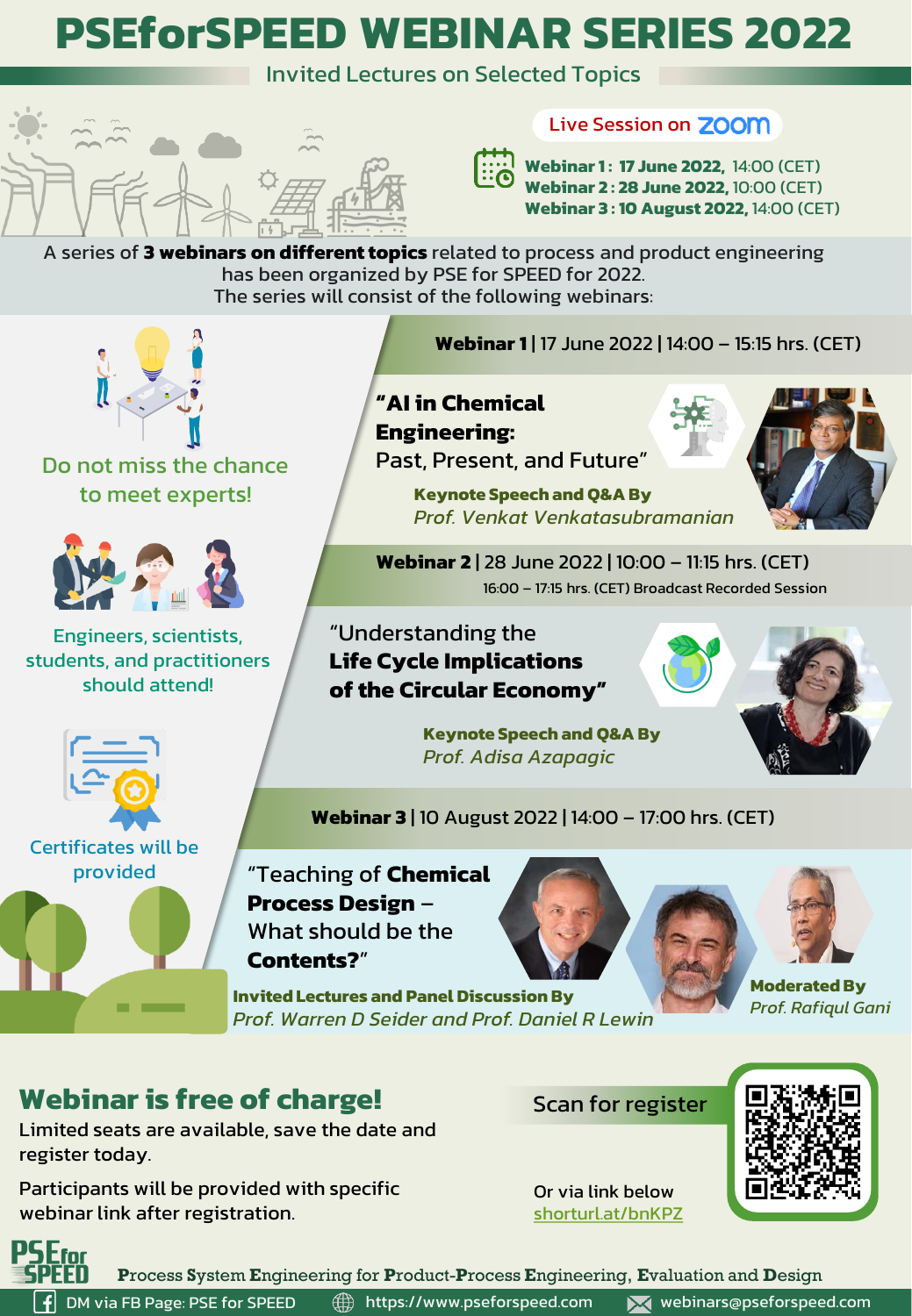# **3 Webinars**

**PSEforSPEED WEBINAR SERIES 2022**

**Invited Lectures on Selected Topics** 



**Webinar 1 | 17 June 2022 | 14:00 – 15:15 hrs. (CET)** "**AI in Chemical Engineering :** Past, Present, and Future"

Keynote Speech and Q&A By *Prof. Venkat Venkatasubramanian*

**Professor Venkat Venkatasubramanian** is Samuel Ruben-Peter G. Viele Professor of Engineering in the Department of Chemical Engineering, Professor of Computer Science (Affiliate), and Professor of Industrial Engineering and Operations Research (Affiliate) at Columbia University. Prof Venkatasubramanian is a complex-dynamical-systems theorist interested in developing mathematical models of their structure, function, and behavior from fundamental conceptual principles. He received the Norris Shreve Award for Outstanding Teaching in Chemical Engineering three times at Purdue University.

He won the Computing in Chemical Engineering Award from AIChE and is a Fellow of AIChE. In 2011, the College of Engineering at Purdue University recognized his contributions with the Research Excellence Award.

In 2020, Venkat was recognized with a Distinguished Alumni Award from A. C. College of Technology at its 75th anniversary celebration

From 2009 until 2019, he served as Editor, Computers and Chemical Engineering. His recent book, How Much Inequality is Fair? Mathematical Principles of a Moral, Optimal, and Stable Capitalist Society, was published in 2017. Three of his papers are among the ten most-cited papers in the 43-year history of Computers & Chemical Engineering. Venkat's other interests include comparative theology, classical music,





### **Webinar 2 | 28 June 2022 | 10:00 – 11:15 hrs. (CET) 16:00 – 17:15 hrs. (CET) Broadcast Recorded Session** "Understanding **the Life Cycle Implications of the Circular Economy**"

Keynote Speech and Q&A By *Prof. Adisa Azapagic*

**Prof. Adisa Azapagic** *MBE FREng* is Professor of Sustainable Chemical Engineering at the University of Manchester where she leads the [Sustainable](http://sustainable-systems.org.uk/) Industrial Systems group. She specializes in sustainable production and consumption, helping industry, policy makers and other stakeholders identify and implement sustainable solutions to current sustainability challenges. She has over 200 publications in the field, including three books. Prof Azapagic is also the founding Editor-in-Chief of *Sustainable Production and [Consumption](https://www.journals.elsevier.com/sustainable-production-and-consumption/)*.



### Live Session on **ZOOM**

#### **Webinar is free of charge!**

Limited seats, save the date and reserve your seat today.

Participants will be provided with specific webinar link after registration.

Scan for register



Or via link below

[shorturl.at/bnKPZ](https://docs.google.com/forms/d/e/1FAIpQLSf1s3MxIHrtY0UV7_v7AeF4h-gd6zLvVeNihNKz8Y_qy4VNCQ/viewform)

**P**rocess **S**ystem **E**ngineering for **P**roduct-**P**rocess **E**ngineering, **E**valuation and **D**esign DM via FB Page: PSE for SPEED

https://www.pseforspeed.com webinars@pseforspeed.com